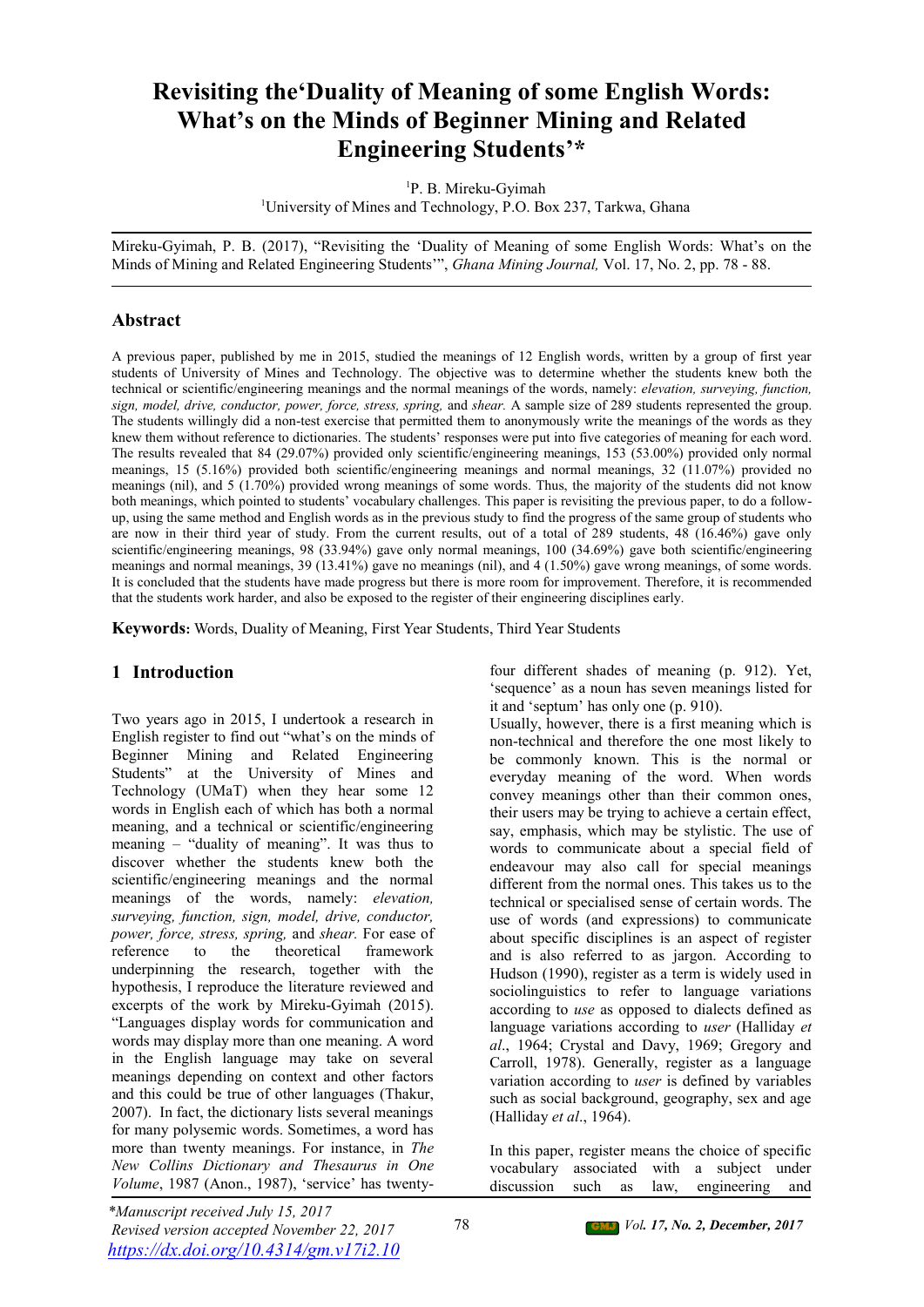mathematics. This is what Quirk and Greenbaum (2000) call 'varieties according to the subject matter involved in a discourse' (p. 6). According to them, the presumption here is that "the same speaker has a repertoire of varieties and habitually switches to the appropriate one as occasion arises" (p. 6). Finegan (2008) observes that language switching could be occasioned by a change in any one of several situational factors which include the setting and purpose of the communication, the audience or addressee, the social relation between the speaker and the audience (interlocutors), and the topic under discussion. Three main elements which determine a speech situation can therefore be summed up as purpose (activity and goal); setting (topic, location and mode) and participants (speaker, addressee, social roles of speaker and addressee); and character of audience.

Discussing 'Semantic Markers of Register', Finegan notes further that a particular word conveys different meanings in different registers, and he illustrates this view with the word 'notes'. He observes that while it carries its common, everyday meaning as 'brief, informal written messages on any topic' (p. 327), 'notes' in a legalese discourse could mean 'promissory notes, or IOUs' (p. 326). Examples of other words conveying a clear meaning in legalese are *save, party, hearing, action, executed, suit, sentence, rider, motion* and *consideration.* Lawyers and also some clients may assign specialised meanings to words. Apart from the register of law, criminal jargon also has words and expressions that are commonly used yet transmit a meaning different from the one involving the behaviour of criminals. For example, in the context of criminal behaviour, *mob, hot, fence, sting, sing, racket, a mark, bug, bird cage, slammer* and *joint ('prison')* belong to general criminal jargon vocabulary while others like *crack, coke, pot, grass, high, down, speed, pusher, dealer* and *joint ('marijuana cigarette')* belong to drug world jargon. Finegan rightly points out that 'Each of these expressions bears one meaning in everyday situations but a different meaning in the underworld' (p. 327).

Also, words may present similar characteristics but may be different, bringing us to the word relationships known as homonyms, homophones and homographs. A word (homonym) may be spelt the same and sound the same as another but have a different meaning (e. g. *bear* and *bear* and *tear* and *tear*). When two or more different (written) forms have the same pronunciation, they are said to be homophones (e.g. *bare* and *bear*, *meat* and *meet*, and *to*, *too* and *two* (Yule, 2006). Or a word (homograph) may be spelt the same as another word but is quite different in meaning, grammar or pronunciation (e. g. *bow* as in 'bow and arrow' and *bow* as in 'take a bow'; *tear* (a verb) as in 'tear a paper', or *tear* (a noun) as in 'tear and wear'; or 'liquid fluid from the eye when crying' and *record* (a verb) as in 'write down' or *record* (a noun) as in a document (see Mireku-Gyimah, 2003; 2008; Algeo and Pyles, 2004). Whereas homonyms 'are two or more words having the same written and/or spoken form', Thakur  $(2007)$  points out that a 'polysemic word … is a word having two or more related meanings. In a dictionary, homonyms are, therefore, listed as separate words but the multiple meanings of a polysemic word are usually listed under the same entry' (pp. 37-38). Engineering, like law and other professions, also uses certain words in common use in some specialised sense, 'engineerese' (?). It is important then that users are able to understand and use words as appropriate in their contexts just as they put on appropriate clothing for church, the beach and the bedroom.

It would be observed that register is reflected in the engineering student's use of the English language, and students would invariably become familiar with words which are common in their fields of study. But, it is believed that the engineering student operates on two levels as an ordinary user of the English language and also as a would-be specialist or professional and should therefore take care to know the various uses of a word apart from the technical or scientific/engineering sense because the same word may have other commoner, normal or everyday meanings. Knowing both the scientific/engineering sense and the normal sense of words would help the student avoid confusing his/her audience or even himself/herself as he/she sends and receives messages, whether at home or at the workplace. In all communication situations, the engineering student must be able to switch correctly to the appropriate word family each time and operate smoothly for acceptability and communication effectiveness. In the case of written communication, this smooth operation expected of engineering students should include the correct spelling of words. As they are studying to become professional engineers, it is necessary that the students know and understand the different shades of meaning of the words they meet (which we have narrowed down to normal and scientific/ engineering). The question is whether or not they would be aware of the different levels of the meaning of such words. A more important question would be if they would be able to send and receive information containing the same words in varying contexts, which are non-technical, or unscientific/non-engineering" (Mireku-Gyimah, 2015).

The current paper, like the previous one, "argues that, in the case of the science students at University of Mines and Technology (UMaT) studying to become engineers and mathematicians, they would know the different levels of meaning of certain words which are also used frequently in their own programmes of study, that is to say, they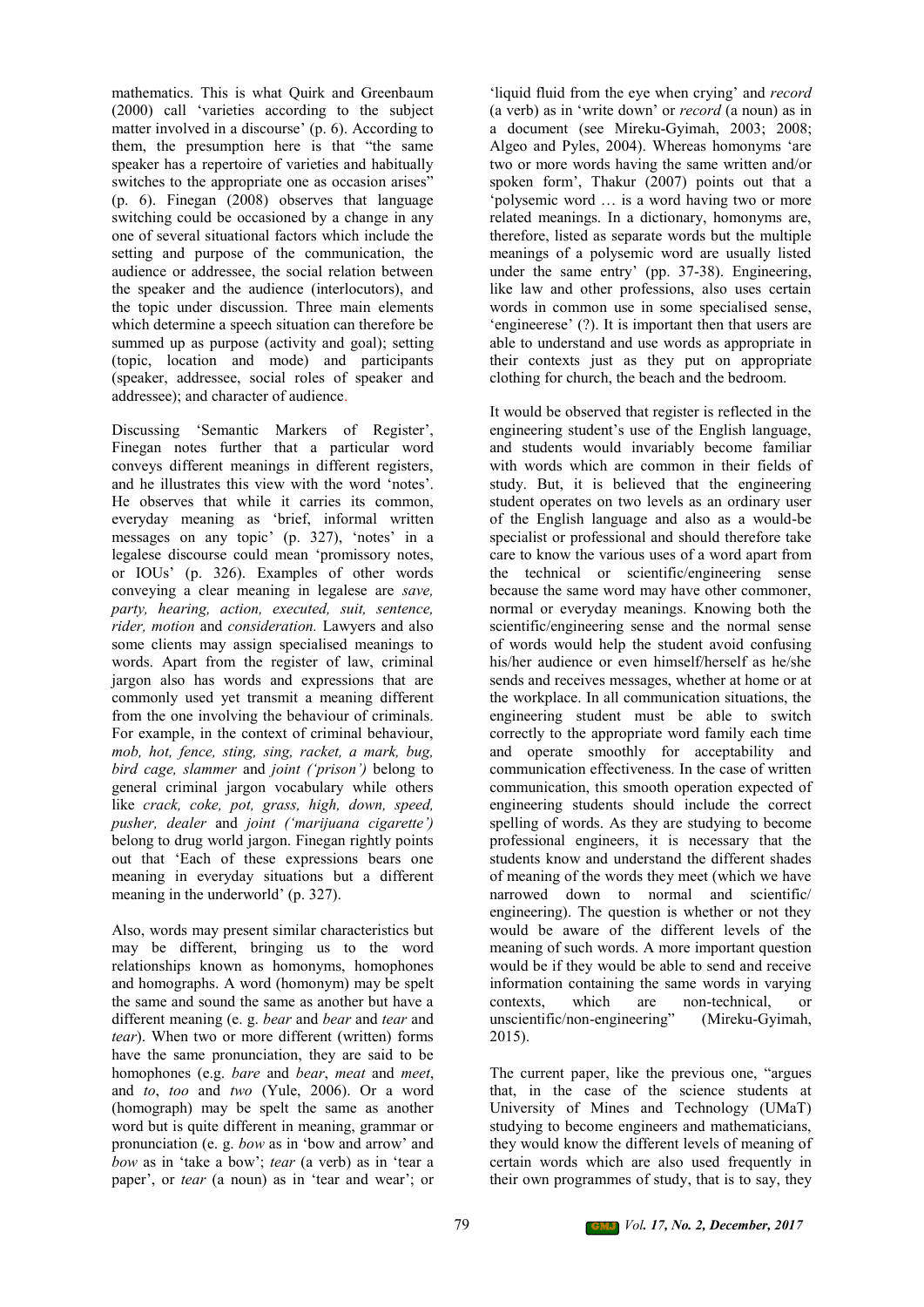will recognise the duality of meaning and will<br>know both senses, which are the senses. scientific/engineering and the normal meanings of those words. However, since they are frequently talking or learning in the context of science, technology and engineering, these students of mining and related disciplines would tend to give, first and foremost, scientific and engineering related interpretations to certain words, which are used both in ordinary discourse and science and engineering discourse when these words with double/multiple meanings are stated in isolation, that is, without placing them in any particular context. As a follow-up to this, it is likely that they may either confuse unfamiliar ordinary words which look like some other words that belong to the register of science and engineering and thereby misspell some words.

Again, this paper, like the earlier paper, investigates the duality of meaning of some 12 selected English words and what is actually on the mind of the beginner engineering student when he/she hears or uses these words, namely *elevation, surveying, function, sign, model, drive, conductor, power, force, stress, spring* and *shear*, which are in everyday use, with normal meanings but also happen to be part of the special vocabulary or register of science and engineering as a discipline, and thus a set of lexical items in the minds of science and engineering students, which they will invariably fall on first. We speak of duality to mean that the engineering student has, at least, two main meanings in his or her mind for certain words in English, which, without any doubt, mean different things to the non-engineer and the engineer. Whereas the non-engineer quickly thinks of their ordinary normal meanings, the scientific/ engineering person, especially the student who happens to be a beginner, would easily think of the scientific or engineering sense. Consequently, the paper also seeks to study why the engineering student tends to explain words in the light of science, technology and engineering even when no particular context has been given. 'So when a word such as *power*, or *conductor*, or *force*, is mentioned out of context, where exactly does the engineering student's mind go first for interpretation and why?' The motivation to find answers has been some observations made by the author in the lecture room as a lecturer of Communication Skills to beginner mining and related engineering students some of whom, sometimes, consciously or unconsciously, interpret words by considering the words first as part of the particular register of the subject matter, which happens to be their science and engineering programmes, or the professions for which they are being trained (see Mireku-Gyimah, 2015). The objective of this research is to discover whether our science and engineering students from nine out of the ten Departments/Programmes at UMaT as of 2015, have now come to "know the

scientific/engineering meanings at the same time as the normal meanings of those words, which they meet in their programmes of study and also in discourse", having successfully progressed from First Year to Third Year.

The current paper may appear to contain most of the write-up appearing in the previous paper published in 2015, but that should not be interpreted to be self-plagiarism because the current work is a repetition of the previous work, except that it is looking at the same group of students who are now in the third year of study. It is the difference in the results that is of interest. In such a situation, it is simply impossible and, in fact, not logical, to attempt to give a different write-up.

#### **2 Resources and Methods Used**

#### **2.1 Population and Sample Size**

The population for the study was the whole group of Third Year Students, who totalled 428. Out of this number, a sample size of 289 students representing the group participated in the study and, as in 2015, they happened to be students from the various Departments/Programmes of Engineering, who attended lectures and willingly did the "writing" exercise specially conducted for the purpose. The sample size of 289 as in the previous study was just coincidental. There were 30 out of 53 students from Mining (MN), 28 out of 36 from Mineral (MR), 23 out of 45 from Geomatic (GM), 23 out of 48 from Geological (GL), 47 out of 53 from Electrical and Electronics (EL), 36 out of 53 from Mechanical, 41 out of 52 from Computer Science and Engineering (CE), and 32 out of 51 from Environmental and Safety Engineering (ES). In addition were 29 out of 36 students from Mathematics (MA) Department/ Programme (as of 2015) (see Table 1).

## **2.2 Methods**

As in the previous study, "the 'writing' exercise was not a test of any kind. Therefore, it was conducted in a relaxed manner and such that the students anonymously wrote all the meanings they naturally knew for each word. However, they were not allowed to make reference to dictionaries or seek any other help. They therefore took their time and provided as many different meanings "as they could and therefore really knew". The scripts were collected from each participant and sorted out, using dictionary meanings and meanings from other sources (see Table 2) as a guide for both the normal meanings and the technical or scientific/engineering meanings of the words. Synonyms and any responses that were in line with these meanings were accepted. The meanings were broadly considered in both cases and not restricted to a particular subject matter or discipline. Also,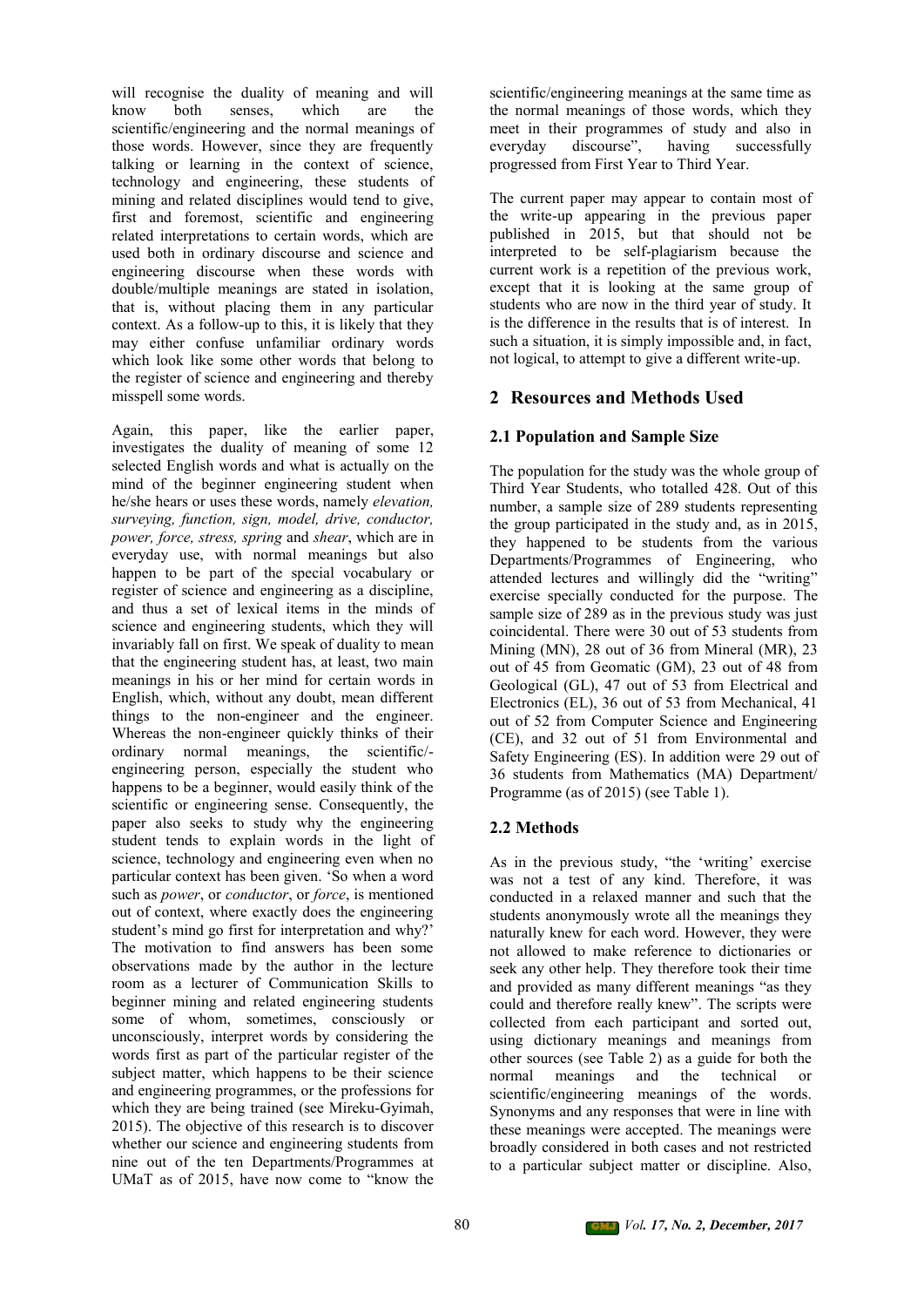| Department/Programme                            | <b>Total No. of</b><br><b>Students</b><br>In Third Year<br>(2017) | No. of<br>Participating<br><b>Students</b><br><b>In Third Year</b><br>(2017) |
|-------------------------------------------------|-------------------------------------------------------------------|------------------------------------------------------------------------------|
| Mining Engineering (MN) III                     | 53                                                                | 30                                                                           |
| Mineral Engineering (MR) III                    | 36                                                                | 28                                                                           |
| Geomatic Engineering (GM) III                   | 45                                                                | 23                                                                           |
| Geological Engineering (GL) III                 | 48                                                                | 23                                                                           |
| Electrical and Electronics Engineering (EL) III | 53                                                                | 47                                                                           |
| Mechanical Engineering (MC) III                 | 53                                                                | 36                                                                           |
| Computer Science and Engineering (CE) III       | 53                                                                | 41                                                                           |
| Environmental and Safety Engineering (ES) III   | 51                                                                | 32                                                                           |
| Mathematics (MA) III                            | 36                                                                | 29                                                                           |
| <b>Grand Total</b>                              | 428                                                               | 289                                                                          |

## **Table 1 Departments/Programmes and Participating Students**

the responses did not have to be sentences or the exact wording in the dictionaries because the students were not given access to any such help. "So, in the normal sense, for example, 'promotion' was accepted for *elevation*, and in the scientific/engineering sense, a formula: ' $y = ax +$ c', was accepted for *function*" (Mireku-Gyimah, 2015).

"The responses of the students were sorted out for each word and put into five categories of meaning, as appropriate, while taking into consideration the fact that some students wrote no meaning(s) at all for some words and others wrote wrong meaning(s) for some words. The five categories of meaning were the following:

- (i) Scientific/engineering meaning(s) only;
- (ii) Normal meaning(s) only;
- (iii) Both (i.e. both the scientific/engineering meaning(s) and the normal meaning(s));
- (iv) Nil (i.e. no response); and
- (v) Wrong (i.e. wrong meaning(s))" (Mireku- Gyimah, 2015).

#### **3 Results and Discussion**

#### **3.1 Results**

"The detailed results of the current study are shown in Table 3. It is instructive to note that each student gave to each word a response (including nil) that belonged to a particular category, and all responses in each category were counted. Therefore, the number of responses for each word in each category equals the number of participating students whose responses belonged to that category." For instance, the number of students in the Mining Engineering (MN III) Department/Programme is 30 (see Table 1). Hence, for *elevation*, the number of responses in each of the five categories:  $2, 7, 20, 0, 1$  sum up to be 30

which is also the number of participating students in MN III. See Table 3.

"Table 3 therefore shows, for each word, and in each group of students, the number of students who wrote the scientific/engineering meanings only; the number of students who wrote the normal meanings only; the number of students who wrote both the scientific/engineering meanings and the normal meanings; the number of students who wrote nothing (nil); and the number of students who wrote wrong meanings. For a clearer picture, the results are summarised in Table 4.

Table 4 is a summary of the results showing for each word and from all the groups of students, the combined number of students who wrote the scientific/engineering meanings only; the combined number of students who wrote the normal meanings only; the combined number of students who wrote both the scientific/engineering meanings and the normal meanings; the combined number of students who wrote nothing (nil); and the combined number of students who wrote wrong meanings. Since the total number of students from all the groups was 289 and each student wrote the meaning(s) he/she knew for each of the 12 selected words, the total number of responses from all the students is:  $289 \times 12 = 3468$  as can be seen in Table 4" (Mireku-Gyimah, 2015).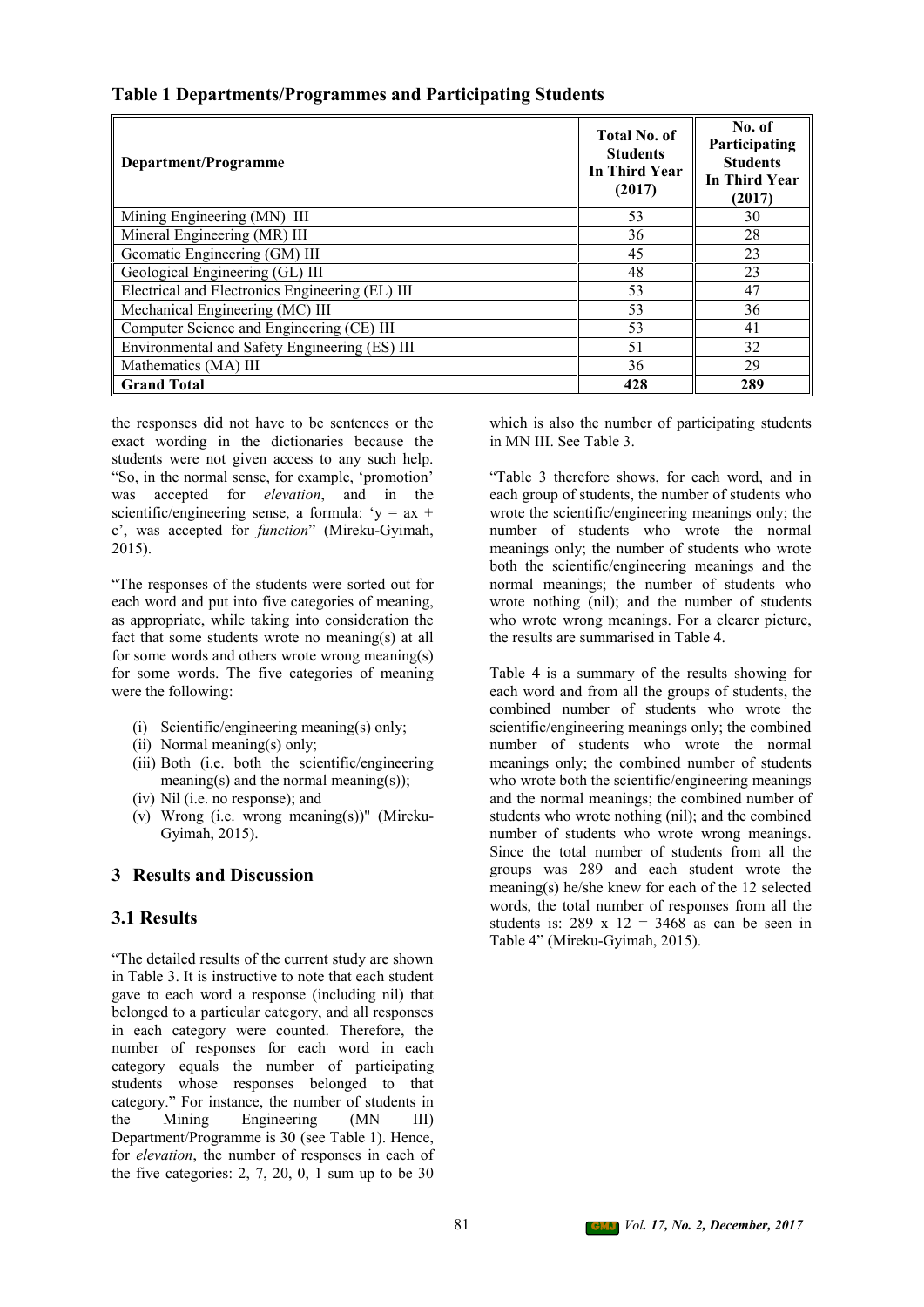## **Table 2 Words and Meanings**

| Word      |            | Meaning                                                                                                                                                                                                                                                                                                                                                                                                                                                                                                                                                                 |
|-----------|------------|-------------------------------------------------------------------------------------------------------------------------------------------------------------------------------------------------------------------------------------------------------------------------------------------------------------------------------------------------------------------------------------------------------------------------------------------------------------------------------------------------------------------------------------------------------------------------|
|           | Normal     | the act of elevating or the state of being elevated<br>a raised area; height                                                                                                                                                                                                                                                                                                                                                                                                                                                                                            |
| Elevation | Scientific | A drawing to scale of the external face of a building or structure<br>the height of something above a given place, especially above sea<br>level<br>the angle formed between the muzzle of a gun and the horizontal                                                                                                                                                                                                                                                                                                                                                     |
|           | Normal     | looking around to familiarise with something or a situation                                                                                                                                                                                                                                                                                                                                                                                                                                                                                                             |
| Surveying | Scientific | the setting out on the ground of the positions of proposed<br>$\overline{\phantom{0}}$<br>construction or engineering works<br>the study or practice of making surveys of land<br>$\frac{1}{2}$                                                                                                                                                                                                                                                                                                                                                                         |
| Function  | Normal     | the natural action of a person or thing<br>$\overline{\phantom{0}}$<br>the intended purpose of a person or thing in a specific role<br>$\overline{\phantom{0}}$<br>an official or formal social gathering or ceremony<br>to operate or perform as specified<br>$\overline{\phantom{0}}$<br>to perform an action or role                                                                                                                                                                                                                                                 |
|           | Scientific | A factor dependent upon another or other factors<br>A relation between two sets that associates a unique element of the<br>$\overline{\phantom{0}}$<br>second with each element of the first                                                                                                                                                                                                                                                                                                                                                                            |
| Sign      | Normal     | something that indicates a fact, condition, etc, that is not<br>$\overline{\phantom{0}}$<br>immediately or outwardly observable.<br>an action or gesture intended to convey information, a command,<br>etc;<br>a board, placard, etc, displayed in public and intended to give<br>information, etc.<br>an arbitrary mark or device that stands for a word, phrase, etc.<br>an indication or vestige<br>a portentous or significant event<br>the scent or spoor of an animal<br>to write as a signature to in a testation confirmation, etc.<br>$\overline{\phantom{a}}$ |
|           | Scientific | any symbol used to indicate an operation, the positivity or<br>$\overline{\phantom{a}}$<br>negativity of a number, expression, etc.<br>any objective evidence of the presence of a disease or disorder                                                                                                                                                                                                                                                                                                                                                                  |
| Model     | Normal     | a representative form, style, or pattern<br>a person who poses for a sculptor, painter or photographer<br>$\overline{a}$<br>a person who wears clothes to display them to prospective buyers;<br>mannequin<br>a preparatory structure from which the finished work is copied                                                                                                                                                                                                                                                                                            |
|           | Scientific | a representation, usually on a smaller scale of a device, structure,<br>etc.<br>a design or style of a particular product<br>a mathematical equation<br>$\overline{\phantom{a}}$                                                                                                                                                                                                                                                                                                                                                                                        |
|           | Normal     | to push, propel or be pushed or propelled<br>$\overline{\phantom{a}}$<br>to guide the movement of<br>to compel or urge to work or act<br>to goad into a specific attitude or state<br>$\overline{a}$<br>to cause to make<br>$\overline{\phantom{0}}$                                                                                                                                                                                                                                                                                                                    |
| Drive     | Scientific | to move rapidly by striking or throwing with force<br>to excavate horizontally; or a horizontal opening in the<br>underground mine<br>the signal applied to the input of an amplifier<br>A very small, portable, solid state device that can be inserted into<br>a USB port for storage and retrieval of data.                                                                                                                                                                                                                                                          |
| Conductor | Normal     | An official on a bus who collects fares<br>A person who conducts an orchestra<br>A person who leads or guides<br>A railway official in charge of a train                                                                                                                                                                                                                                                                                                                                                                                                                |
|           | Scientific | A substance, body or system that conducts electricity, heat, etc.                                                                                                                                                                                                                                                                                                                                                                                                                                                                                                       |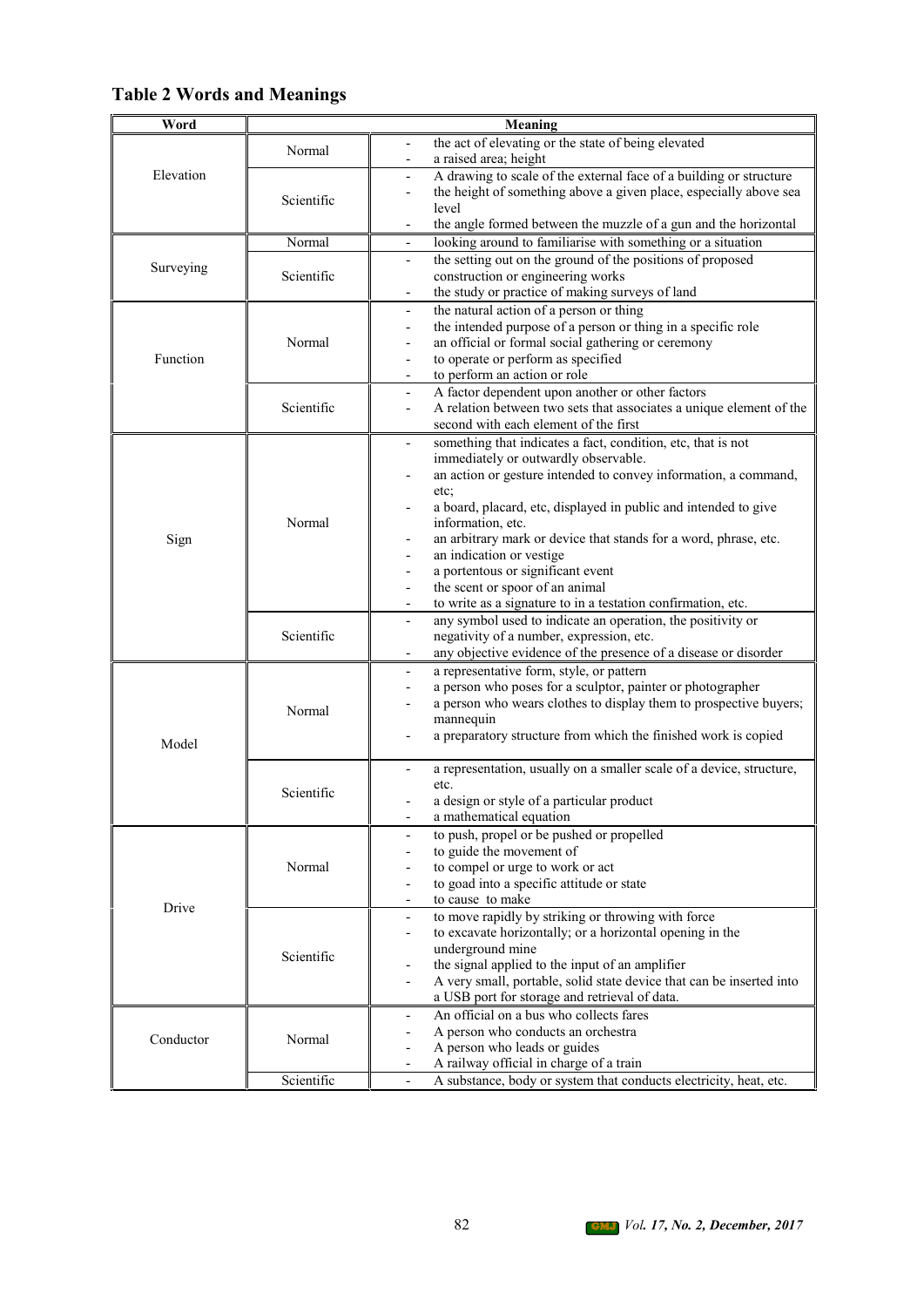## **Table 2 (Cont'd) Words and Meanings**

| Word          |                      | Meaning                                                                                                                                                                                                                                                                                                                                                                                                                                                                         |
|---------------|----------------------|---------------------------------------------------------------------------------------------------------------------------------------------------------------------------------------------------------------------------------------------------------------------------------------------------------------------------------------------------------------------------------------------------------------------------------------------------------------------------------|
| Power         | Normal               | the ability to do something<br>a specific ability, capacity, or faculty<br>political, financial, social etc. force of influence<br>control or dominion or a position of control, dominion or authority<br>a state or other political entity with political, industrial, or<br>military strength.<br>a person or group that exercises control, influence or authority.<br>a prerogative, liberty, or privilege<br>legal authority to act for another<br>$\overline{\phantom{a}}$ |
|               | Scientific           | the value of a number or quantity raised to some exponent<br>$\overline{\phantom{a}}$<br>a measure of the rate of doing work expressed as the work done<br>per unit time<br>the rate at which electrical energy is fed into or taken from a<br>device or system<br>a particular form of energy<br>to fit with a motor or engine<br>$\blacksquare$                                                                                                                               |
| Force         | Normal               | strength or energy; power<br>$\overline{\phantom{a}}$<br>exertion or the use of exertion against a person or thing that resists<br>intellectual, political, or moral influence or strength; a person or<br>thing with such influence<br>to compel or force to do something through effort, superior<br>strength, etc.<br>to acquire or produce through effort, superior strength, etc.<br>to impose or inflict                                                                  |
|               | Scientific           | a dynamic influence that changes a body from a state of rest to one<br>$\overline{\phantom{a}}$<br>of motion or changes its rate of motion<br>a static influence that produces a strain in a body or system                                                                                                                                                                                                                                                                     |
| <b>Stress</b> | Normal<br>Scientific | special emphasis or significance<br>mental, emotional, or physical strain or tension<br>emphasis placed upon a syllable by pronouncing it more loudly<br>than those that surround it<br>A force or a system of forces producing deformation or strain<br>$\overline{\phantom{a}}$                                                                                                                                                                                               |
| Spring        | Normal               | to happen or cause to happen unexpectedly<br>$\overline{\phantom{a}}$<br>to move or cause to more suddenly upward or forwards in a single<br>motion<br>to leap or jump over<br>to come or arise suddenly<br>to come into being or appear suddenly<br>a natural outflow of ground water, as forming the source of a<br>stream<br>the season of the year between winter and summer                                                                                                |
|               | Scientific           | to release or be released from a forced position by an elastic force<br>the quantity of resilience; elasticity<br>a device, such as a coil or strip of steel which stores potential<br>energy when it is compressed, stretched, or bent and releases it<br>when the restraining force is removed<br>a structural defect such as a warp or bend                                                                                                                                  |
|               | Normal               | to remove by cutting or clipping<br>$\overline{\phantom{a}}$<br>to cut through with shears or a sharp instrument<br>to strip or divest<br>to move through by or as if by cutting<br>either one of the blades of a pair of shears, scissors, etc.<br>$\overline{\phantom{a}}$                                                                                                                                                                                                    |
| Shear         | Scientific           | to cause to deform or fracture or to deform or fracture as a result<br>$\overline{\phantom{a}}$<br>of excess torsion<br>a form of deformation or fracture in which parallel planes of a<br>body slide over one another<br>the deformation of a body, part, etc., expressed as the lateral<br>displacement between two points in parallel planes divided by the<br>distance between the planes                                                                                   |

"Sources: Anon., 1999, 2005. Anon., 2015 a, b." (See Mireku-Gyimah, 2015)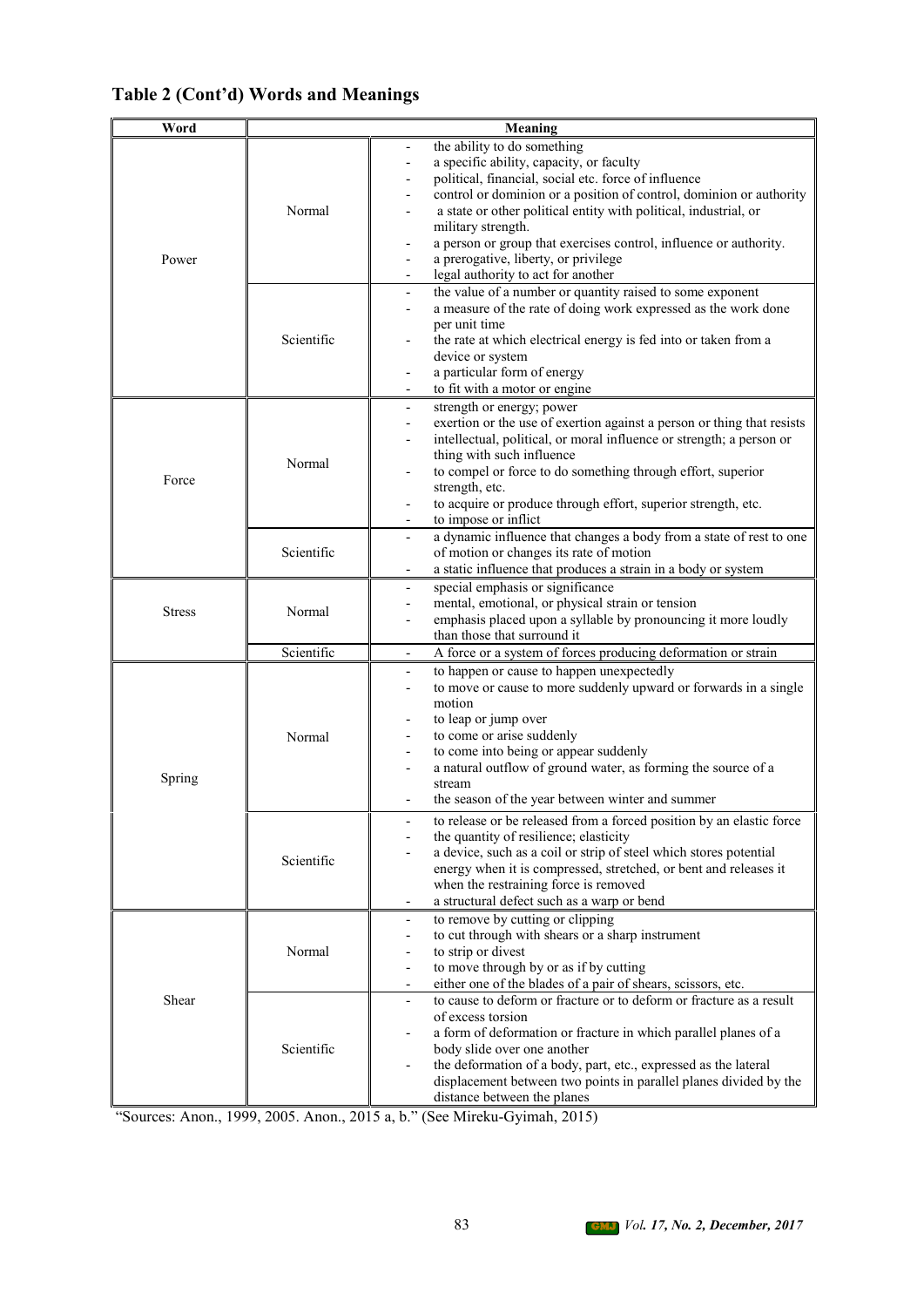| Word      | <b>Category of Meaning</b>       | <b>MN</b><br>Ш                                                                                                                            | <b>MR</b><br>Ш                   | <b>GM</b><br>Ш               | GL<br>Ш                        | EL<br>Ш                    | MC<br>Ш                            | <b>CE</b><br>Ш                          | MA<br>Ш                          | ES<br>Ш                          | <b>Total No.</b>       |
|-----------|----------------------------------|-------------------------------------------------------------------------------------------------------------------------------------------|----------------------------------|------------------------------|--------------------------------|----------------------------|------------------------------------|-----------------------------------------|----------------------------------|----------------------------------|------------------------|
|           |                                  | No.                                                                                                                                       | No.                              | No.                          | No.                            | No.                        | No.                                | No.                                     | No.                              | No                               | оf<br><b>Responses</b> |
|           | Scientific/Engineering<br>(only) | $\overline{2}$                                                                                                                            | 6                                | 8                            | $\overline{4}$                 | 5                          | 5                                  | $\overline{4}$                          | $\mathbf{0}$                     | 9                                | 43                     |
| Elevation | Normal (only)                    | $\overline{7}$                                                                                                                            | 8                                | $\Omega$                     | 1                              | 20                         | 12                                 | 22                                      | 14                               | 9                                | 93                     |
|           | <b>Both</b>                      | 20                                                                                                                                        | 14                               | 15                           | 18                             | 22                         | 18                                 | 13                                      | 13                               | 14                               | 147                    |
|           | Nil                              | $\overline{0}$                                                                                                                            | $\overline{0}$                   | $\theta$                     | $\theta$                       | $\Omega$                   | $\overline{0}$                     | $\mathbf{1}$                            | $\mathbf{1}$                     | $\theta$                         | $\overline{2}$         |
|           | Wrong                            | $\mathbf{1}$                                                                                                                              | $\overline{0}$                   | $\theta$                     | $\theta$                       | $\theta$                   | $\mathbf{1}$                       | $\mathbf{1}$                            | $\mathbf{1}$                     | $\theta$                         | $\overline{4}$         |
|           | <b>Total No. of Students</b>     | 30                                                                                                                                        | 28                               | 23                           | 23                             | 47                         | 36                                 | 41                                      | 29                               | 32                               | 289                    |
|           | Scientific/Engineering<br>(only) | 6                                                                                                                                         | 15                               | 12                           | $\overline{4}$                 | 6                          | 10                                 | 12                                      | 5                                | 9                                | 79                     |
|           | Normal (only)                    | $\overline{2}$                                                                                                                            | $\overline{2}$                   | $\overline{2}$               | $\overline{2}$                 | 11                         | 9                                  | 9                                       | 5                                | $\mathbf{1}$                     | 43                     |
| Surveying | Both                             | 22                                                                                                                                        | 10                               | 8                            | 17                             | 27                         | 16                                 | 17                                      | 19                               | 22                               | 158                    |
|           | Nil                              | $\theta$                                                                                                                                  | $\mathbf{1}$                     | 1                            | $\theta$                       | 3                          | $\mathbf{1}$                       | $\overline{2}$                          | $\mathbf{0}$                     | $\overline{0}$                   | 8                      |
|           | Wrong                            | $\overline{0}$                                                                                                                            | $\mathbf{0}$                     | $\mathbf{0}$                 | $\theta$                       | $\overline{0}$             | $\mathbf{0}$                       | $\mathbf{1}$                            | $\mathbf{0}$                     | $\overline{0}$                   | $\mathbf{1}$           |
|           | <b>Total No. of Students</b>     | 30                                                                                                                                        | 28                               | 23                           | 23                             | 47                         | 36                                 | 41                                      | 29                               | 32                               | 289                    |
|           | Scientific/Engineering<br>(only) | $\mathbf{1}$                                                                                                                              | $\mathbf{1}$                     | $\Omega$                     | $\overline{2}$                 | 3                          | 6                                  | $\overline{2}$                          | 3                                | $\overline{0}$                   | 18                     |
|           | Normal (only)                    | 21                                                                                                                                        | 17                               | 13                           | 14                             | 32                         | 21                                 | 19                                      | 17                               | 23                               | 177                    |
| Function  | <b>Both</b>                      | $\overline{7}$                                                                                                                            | 9                                | 5                            | $\overline{7}$                 | 10                         | $\overline{7}$                     | 17                                      | 5                                | 5                                | 72                     |
|           | Nil                              | 5<br>$\overline{2}$<br>$\overline{2}$<br>$\overline{3}$<br>$\mathbf{1}$<br>$\overline{4}$<br>$\overline{4}$<br>$\overline{0}$<br>$\theta$ | $\overline{21}$                  |                              |                                |                            |                                    |                                         |                                  |                                  |                        |
|           | Wrong                            | $\mathbf{1}$                                                                                                                              | $\mathbf{0}$                     | $\mathbf{0}$                 | $\overline{0}$                 | $\overline{0}$             | $\mathbf{0}$                       | $\boldsymbol{0}$                        | $\mathbf{0}$                     | $\mathbf{0}$                     | $\mathbf{1}$           |
|           | <b>Total No. of Students</b>     | 30                                                                                                                                        | 28                               | 23                           | 23                             | 47                         | 36                                 | 41                                      | 29                               | 32                               | 289                    |
|           | Scientific/Engineering<br>(only) | $\mathbf{1}$                                                                                                                              | $\mathbf{1}$                     | $\overline{7}$               | $\mathbf{1}$                   | $\theta$                   | 5                                  | $\overline{7}$                          | $\overline{2}$                   | 5                                | 29                     |
| Sign      | Normal (only)                    | 16                                                                                                                                        | 17                               | 8                            | 10                             | 30                         | 21                                 | 16                                      | 15                               | 13                               | 146                    |
|           | <b>Both</b>                      | 10                                                                                                                                        | 9                                | 6                            | 12                             | 16                         | $\overline{7}$                     | 17                                      | 6                                | 9                                | 92                     |
|           | Nil                              | 3                                                                                                                                         | $\mathbf{1}$                     | $\overline{2}$               | $\overline{0}$                 | $\mathbf{1}$               | $\overline{2}$                     | $\overline{c}$                          | 6                                | 5                                | 22                     |
|           | Wrong                            | $\theta$                                                                                                                                  | $\mathbf{0}$                     | $\Omega$                     | $\theta$                       | $\Omega$                   | $\theta$                           | $\mathbf{0}$                            | $\mathbf{0}$                     | $\overline{0}$                   | $\Omega$               |
|           | <b>Total No. of Students</b>     | 30                                                                                                                                        | 28                               | 23                           | 23                             | 47                         | 36                                 | 29                                      | 29                               | 32                               | 289                    |
|           | Scientific/Engineering<br>(only) | $\mathbf{1}$                                                                                                                              | 3                                | 5                            | $\overline{2}$                 | $\overline{4}$             | 5                                  | 13                                      | 5                                | 1                                | 39                     |
| Model     | Normal (only)                    | 15                                                                                                                                        | 11                               | 13                           | $\overline{7}$                 | 31                         | 13                                 | 9                                       | 10                               | 14                               | 123                    |
|           | Both                             | 10                                                                                                                                        | 9                                | $\overline{4}$               | 13                             | 9                          | 13                                 | 14                                      | 10                               | 13                               | 95                     |
|           | Nil<br>Wrong                     | $\overline{4}$<br>$\overline{0}$                                                                                                          | 5<br>$\overline{0}$              | 1<br>$\overline{0}$          | $\mathbf{1}$<br>$\overline{0}$ | $\mathfrak{Z}$<br>$\theta$ | 5<br>$\theta$                      | $\overline{\mathbf{4}}$<br>$\mathbf{1}$ | $\overline{4}$<br>$\overline{0}$ | $\overline{4}$<br>$\overline{0}$ | 31<br>$\mathbf{1}$     |
|           | <b>Total No. of Students</b>     | 30                                                                                                                                        | 28                               | 23                           | 32                             | 47                         | 36                                 | 41                                      | 29                               | 32                               | 289                    |
|           | Scientific/Engineering           |                                                                                                                                           |                                  |                              |                                |                            |                                    |                                         |                                  |                                  |                        |
|           | (only)                           | $\mathbf{1}$                                                                                                                              | $\overline{c}$                   | $\overline{4}$               | $\mathbf{1}$                   | 3                          | $\overline{4}$                     | $\overline{4}$                          | $\mathbf{0}$                     | $\overline{2}$                   | 21                     |
| Drive     | Normal (only)                    | $\,8\,$<br>$\overline{15}$                                                                                                                | 15                               | 13                           | 9                              | 24                         | 21                                 | 24                                      | 15                               | 15                               | 144                    |
|           | Both<br>Nil                      |                                                                                                                                           | 9                                | $\mathbf{0}$<br>$\mathbf{0}$ | 11                             | 17                         | 9                                  | 11                                      | 9                                | 10                               | 91                     |
|           | Wrong                            | 6<br>$\boldsymbol{0}$                                                                                                                     | $\mathbf{2}$<br>$\boldsymbol{0}$ | 6                            | $\mathbf{1}$<br>$\mathbf{1}$   | 3<br>$\boldsymbol{0}$      | $\overline{c}$<br>$\boldsymbol{0}$ | $\mathbf{1}$<br>$\mathbf{1}$            | 5<br>$\boldsymbol{0}$            | 5<br>$\boldsymbol{0}$            | 25<br>$8\,$            |
|           | <b>Total No. of Students</b>     | 30                                                                                                                                        | 28                               | 23                           | 23                             | 47                         | 36                                 | 41                                      | 29                               | 32                               | 289                    |

**Table 3 Meanings of Words Given by Groups of Engineering Students**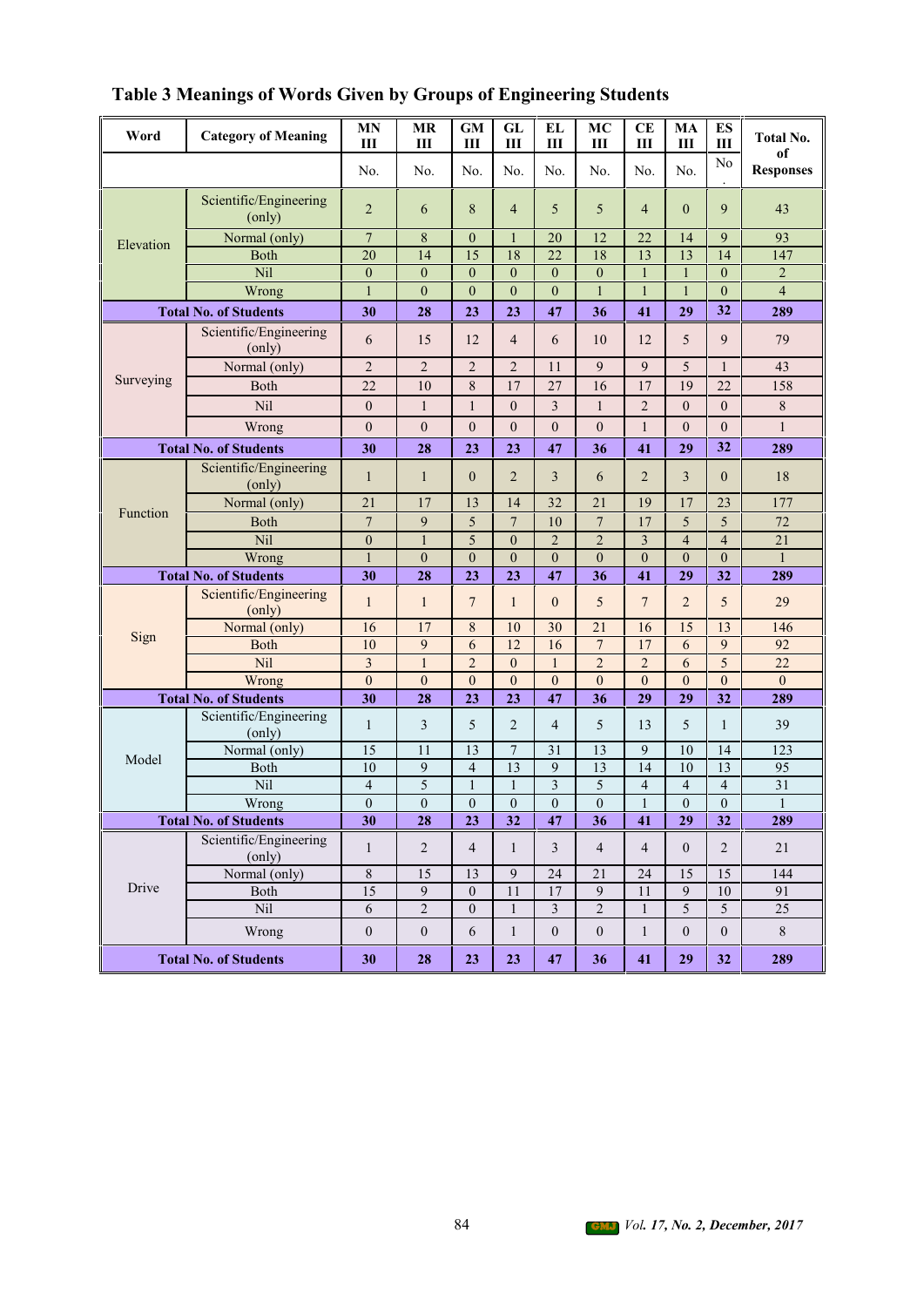| Word          | <b>Category of Meaning</b>       | <b>MN</b><br>Ш          | MR<br>III        | <b>GM</b><br>Ш          | GL<br>Ш                 | EL<br>III       | MC<br>Ш                 | CЕ<br>Ш          | MA<br>III      | ES<br>Ш         | <b>Total No.</b><br>of |
|---------------|----------------------------------|-------------------------|------------------|-------------------------|-------------------------|-----------------|-------------------------|------------------|----------------|-----------------|------------------------|
|               |                                  | No.                     | No.              | No.                     | No.                     | No.             | No.                     | No.              | No.            | No.             | <b>Responses</b>       |
|               | Scientific/Engineering<br>(only) | 5                       | $\overline{2}$   | $\overline{4}$          | 5                       | 9               | 13                      | 6                | 5              | $\overline{2}$  | 51                     |
|               | Normal (only)                    | 5                       | 16               | 10                      | $\overline{\mathbf{3}}$ | 6               | 10                      | 14               | 12             | 10              | 86                     |
| Conductor     | Both                             | $\overline{12}$         | $\mathbf Q$      | 3                       | 14                      | 27              | 10                      | 16               | 8              | 16              | 115                    |
|               | Nil                              | $\,8\,$                 | $\mathbf{1}$     | 6                       | $\mathbf{1}$            | 5               | $\overline{\mathbf{3}}$ | 5                | $\overline{4}$ | $\overline{3}$  | $\overline{36}$        |
|               | Wrong                            | $\mathbf{0}$            | $\mathbf{0}$     | $\overline{0}$          | $\overline{0}$          | $\mathbf{0}$    | $\mathbf{0}$            | $\overline{0}$   | $\theta$       | $\mathbf{1}$    | $\mathbf{1}$           |
|               | <b>Total No. of Students</b>     | 30                      | 28               | 23                      | 23                      | 47              | 36                      | 41               | 29             | 32              | 289                    |
|               | Scientific/Engineering           | 7                       | 5                | $\mathbf{1}$            | $\mathbf{1}$            | $\overline{2}$  | 9                       | 9                | $\overline{2}$ | $\overline{2}$  | 38                     |
|               | Normal                           | 9                       | 15               | $\overline{7}$          | $\overline{7}$          | 16              | 10                      | 13               | 17             | 12              | 106                    |
| Power         | Both                             | $\overline{11}$         | $\overline{8}$   | $\overline{12}$         | 12                      | $\overline{26}$ | 12                      | 18               | 6              | $\overline{7}$  | 112                    |
|               | Nil                              | $\overline{\mathbf{3}}$ | $\boldsymbol{0}$ | $\overline{3}$          | 3                       | 3               | 5                       | $\mathbf{1}$     | $\overline{4}$ | $\overline{10}$ | $\overline{32}$        |
|               | Wrong                            | $\mathbf{0}$            | $\overline{0}$   | $\overline{0}$          | $\theta$                | $\theta$        | $\mathbf{0}$            | $\overline{0}$   | $\theta$       | $\mathbf{1}$    | $\mathbf{1}$           |
|               | <b>Total No. of Students</b>     | $\overline{30}$         | $\overline{28}$  | $\overline{23}$         | 2 <sub>3</sub>          | 47              | 36                      | 41               | 29             | $\overline{32}$ | 289                    |
|               | Scientific/Engineering<br>(only) | 5                       | 10               | 6                       | 6                       | 11              | 14                      | 11               | 10             | $\tau$          | 80                     |
|               | Normal (only)                    | 5                       | $\overline{2}$   | 5                       | 5                       | 11              | $\mathbf{1}$            | 11               | $\overline{3}$ | $\overline{2}$  | 45                     |
| Force         | <b>Both</b>                      | 12                      | 10               | 9                       | 9                       | 20              | $\overline{15}$         | 14               | 8              | 17              | 114                    |
|               | <b>Nil</b>                       | $\boldsymbol{7}$        | 6                | $\overline{\mathbf{3}}$ | 3                       | 5               | 6                       | 5                | $\overline{7}$ | $\overline{4}$  | 46                     |
|               | Wrong                            | $\mathbf{1}$            | $\theta$         | $\overline{0}$          | $\theta$                | $\theta$        | $\mathbf{0}$            | $\theta$         | $\mathbf{1}$   | $\overline{2}$  | $\overline{4}$         |
|               | <b>Total No. of Students</b>     | 30                      | 28               | 23                      | 23                      | 47              | $\overline{36}$         | 41               | 29             | 32              | 289                    |
|               | Scientific/Engineering<br>(only) | $\overline{4}$          | 6                | 3                       | 3                       | 9               | 10                      | 6                | 8              | 3               | 52                     |
|               | Normal (only)                    | $\,$ 8 $\,$             | 6                | 6                       | 6                       | 14              | 6                       | 16               | 13             | 6               | 81                     |
| <b>Stress</b> | <b>Both</b>                      | $\overline{7}$          | 9                | 9                       | 9                       | $\overline{15}$ | $\overline{15}$         | 11               | 8              | $\overline{15}$ | 98                     |
|               | Nil                              | 11                      | $\overline{7}$   | $\overline{5}$          | $\overline{5}$          | $\overline{7}$  | 5                       | $\overline{8}$   | $\Omega$       | $\overline{8}$  | $\overline{56}$        |
|               | Wrong                            | $\overline{0}$          | $\theta$         | $\overline{0}$          | $\theta$                | $\overline{2}$  | $\overline{0}$          | $\theta$         | $\theta$       | $\theta$        | $\overline{2}$         |
|               | <b>Total No. of Students</b>     | 30                      | 28               | 23                      | 23                      | 47              | 36                      | 41               | 29             | 32              | 289                    |
|               | Scientific/Engineering<br>(only) | 5                       | 3                | $\mathbf{1}$            | $\mathbf{1}$            | 8               | 10                      | 6                | $\overline{4}$ | $\Omega$        | 38                     |
|               | Normal (only)                    | 6                       | $\overline{7}$   | 15                      | 15                      | 16              | 6                       | 11               | 11             | 11              | 98                     |
| Spring        | Both                             | $\overline{10}$         | 9                | 3                       | 3                       | 14              | 8                       | 11               | $\overline{2}$ | 8               | 68                     |
|               | Nil                              | 9                       | 9                | $\overline{\mathbf{3}}$ | 3                       | 9               | $\overline{11}$         | 13               | 11             | 13              | 81                     |
|               | Wrong                            | $\boldsymbol{0}$        | $\mathbf{0}$     | $\mathbf{1}$            | $\mathbf{1}$            | $\theta$        | $\mathbf{1}$            | $\boldsymbol{0}$ | 1              | $\mathbf{0}$    | $\overline{4}$         |
|               | <b>Total No. of Students</b>     | 30                      | 28               | 23                      | 23                      | 47              | 36                      | 41               | 29             | 32              | 289                    |
|               | Scientific/Engineering<br>(only) | $\overline{7}$          | 9                | 9                       | 9                       | 12              | 18                      | 8                | $\overline{2}$ | 9               | 83                     |
|               | Normal (only)                    | $\overline{c}$          | $\overline{0}$   | $\overline{0}$          | $\overline{0}$          | 6               | $\boldsymbol{7}$        | $\overline{7}$   | $\overline{7}$ | 6               | $\overline{35}$        |
| Shear         | Both                             | 6                       | $\overline{4}$   | $\overline{7}$          | $\overline{7}$          | $\overline{4}$  | $\overline{2}$          | $\overline{7}$   | $\mathbf{1}$   | $\overline{3}$  | $\overline{41}$        |
|               | Nil                              | 13                      | 13               | 6                       | 6                       | 21              | 5                       | 19               | 10             | 12              | 105                    |
|               | Wrong                            | $\overline{c}$          | $\mathbf{1}$     | $\mathbf{1}$            | $\mathbf{1}$            | $\overline{4}$  | $\overline{4}$          | $\mathbf{0}$     | 10             | $\overline{2}$  | 25                     |
|               | <b>Total No. of Students</b>     | 30                      | 28               | 23                      | 23                      | 47              | 36                      | 41               | 29             | 32              | 289                    |

| Table 3 (Cont'd) Meanings of Words Given by Groups of Engineering Students |  |  |  |
|----------------------------------------------------------------------------|--|--|--|
|----------------------------------------------------------------------------|--|--|--|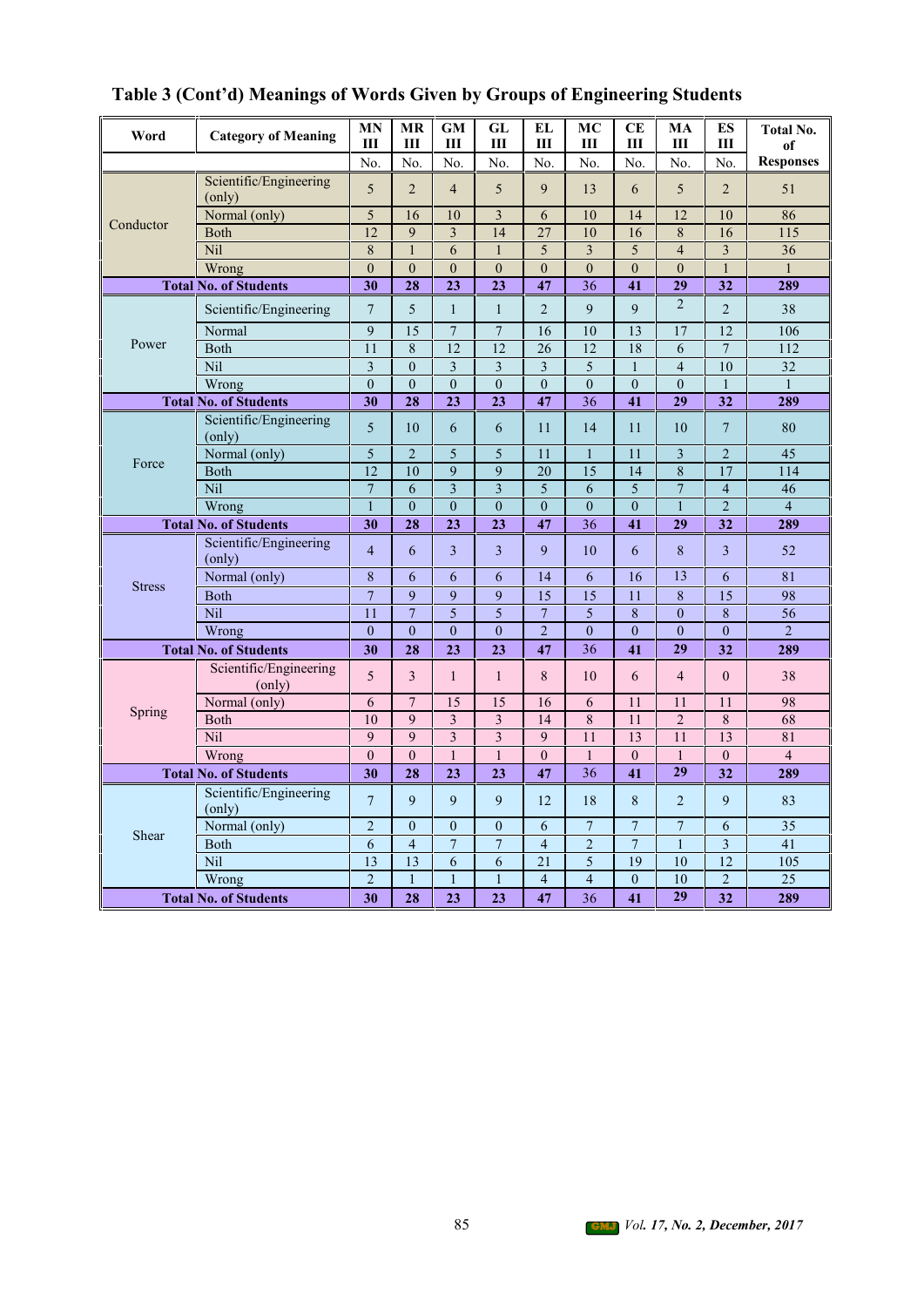|               |                                  |               | <b>Categories of Meaning</b> |                |                |              |
|---------------|----------------------------------|---------------|------------------------------|----------------|----------------|--------------|
| Word          | Scientific/Engineering<br>(only) | Normal (only) | <b>Both</b>                  | Wrong          | Nil            | <b>Total</b> |
| Elevation     | 43                               | 93            | 147                          | 4              | $\overline{2}$ | 289          |
| Surveying     | 79                               | 43            | 158                          |                | 8              | 289          |
| Function      | 18                               | 177           | 72                           |                | 21             | 289          |
| Sign          | 29                               | 146           | 92                           | $\bf{0}$       | 22             | 289          |
| Model         | 39                               | 123           | 95                           |                | 31             | 289          |
| Drive         | 21                               | 144           | 91                           | 8              | 25             | 289          |
| Conductor     | 51                               | 86            | 115                          |                | 36             | 289          |
| Power         | 38                               | 106           | 112                          |                | 32             | 289          |
| Force         | 80                               | 45            | 114                          | 4              | 46             | 289          |
| <b>Stress</b> | 52                               | 81            | 98                           | $\overline{2}$ | 56             | 289          |
| Spring        | 38                               | 98            | 68                           | 4              | 81             | 289          |
| Shear         | 83                               | 35            | 41                           | 25             | 105            | 289          |
| Total         | 571                              | 1177          | 1203                         | 52             | 465            | 3468         |

## **Table 4 Summary of Meanings of Words Given by Students**

"Table 5 is a summary of the results which gives the overall picture and shows for each word, and from all the groups, the combined number of students out of the total of 289 students who wrote only the scientific/engineering meanings of some words; the combined number of students out of the total of 289 who wrote only the normal meanings of some words; the combined number of students out of the total of 289 who wrote both the scientific/engineering meanings and the normal meanings of some words; the combined number of students out of the total of 289 who wrote nothing (nil) for some words; and the combined number of students out of the total of 289 who wrote wrong meanings of some words" (Mireku-Gyimah, 2015). "It is useful to explain here that the percentage and number of students in Table 5 were derived from Table 4 as follows: the percentage of students whose responses contained a meaning belonging to any category of meanings can be calculated as the number of responses in that category divided by the total number of responses and multiplied by 100." For example, the percentage of students who wrote only scientific/engineering meanings of some words" is:  $(571/3468)$  x  $100\% = 16.46\%$ , which means that 16.46% of 289 equating to 48 students "wrote only scientific/engineering meanings of some words".

| <b>Category of Meaning on</b><br>the Students' Mind | No. of<br><b>Students</b> | Percentage<br>of Students<br>$\frac{6}{9}$ |
|-----------------------------------------------------|---------------------------|--------------------------------------------|
| Scientific/Engineering<br>(only)                    | 48                        | 16.46                                      |
| Normal (only)                                       | 98                        | 33.94                                      |
| Both                                                | 100                       | 34.69                                      |
| Nil                                                 | 39                        | 13.41                                      |
| Wrong                                               |                           | 1.50                                       |
| Total                                               | 289                       | 100                                        |

## **Table 5 Summary of the Results**

#### **3.2 Discussion**

#### 3.2.1 The Current Results

From Table 5, it is clear that out of the 289 students, 48 (constituting 16.46%) provided only scientific/engineering meanings of some words, 98 (constituting 16.46%) provided only normal meanings of some words, 100 (constituting 33.94%) provided both scientific/engineering meanings and normal meanings of some words, 39 (constituting 13.41%) provided no meanings (nil) of some words, and 4 (constituting 1.50%) provided wrong meanings of some words.

From the above stated results, it could be observed that the 100 out of the 289 students formed those out of the group who could actually be counted on to know and, therefore, to have the ability to use the selected English words correctly in both the technical or scientific/engineering sense and the normal sense. These then are the ones who, we could say, do not have vocabulary problems and can "possibly switch to use the appropriate word" in their communication "if the context were given" (Mireku-Gyimah, 2015).

#### 3.2.2 Comparison of Current and Previous Results

The objective of this paper was set to investigate if the students, now in the Third Year of their study, know both scientific/technical and the normal meanings of the words. To do this, the results of the current study are compared with those of the previous study undertaken in 2015.

Table 6 shows the results of the study in 2015 when the students were in the First Year and in 2017 when the students have progressed to the Third Year. The following observations are clear: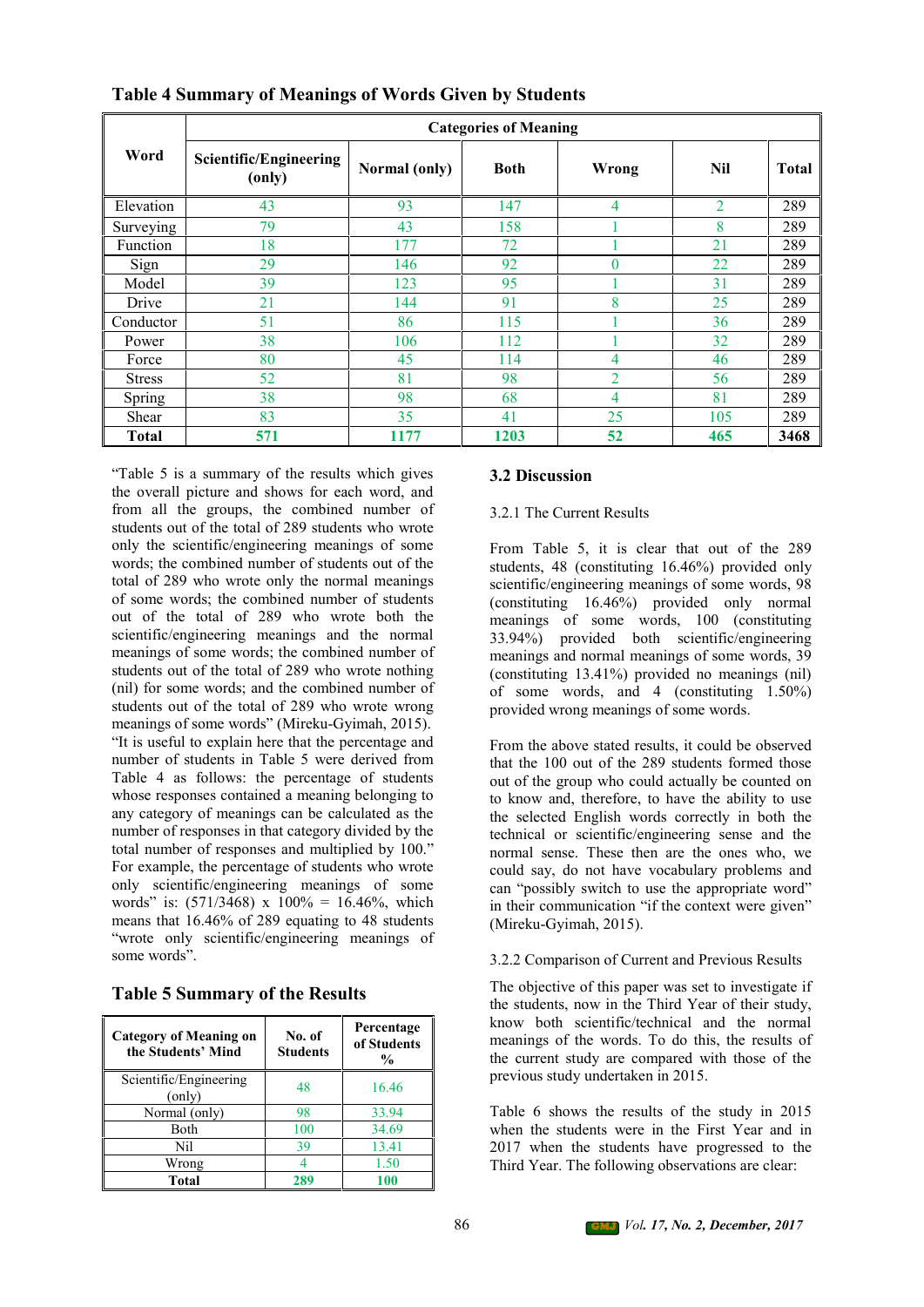- (i) The number of students who knew only the scientific/engineering meaning of some words in 2015 when they were in their first year of study (84) has decreased to 48 in 2017 when they are in their third year of study. The difference of 36 shows the additional number of students who have also come to know both the scientific/engineering and the normal meanings of some words, which is an improvement.
- (ii) The number of students who know only the normal meanings of some words in 2015 when they were in their first year of study (153) has decreased to 98 when they are in their third year of study. The difference of 55 shows the additional number of students who have also come to know both the scientific/engineering and normal meanings of some words, which is also an improvement.
- (iii) The number of students who gave the wrong meanings of some words in 2015 when they were in their first year of study (5) has decreased to 4 when they are in their third year of study. The difference of 1 shows that one additional student has come to know the correct meanings of some words, which is also an improvement.
- (iv) The number of students who did not know any meaning of some words in 2015 when they were in the first year of their study (32) has increased to 39 when they are in their third year of study. The difference of 7 shows the additional number of students who now do not know any meanings of some words but knew the meaning of the words two years ago, which is very strange. The plausible reason for this anomaly could be that these students simply did not write any meaning of some words.

The number of students who knew both the scientific/engineering and the normal meanings of some words in 2015 when they were in their first year of study (15 constituting 5.19%) has increased to 100 (constituting 34.69%) in 2017 when they are in their third year of study. The difference of 85 shows the additional number of students who have come to know both the scientific/engineering and the normal meanings of some words, which is an appreciable improvement. This improvement is due to the decrease in the number of students who, in 2015, knew only the scientific/engineering meanings or only the normal meanings or the wrong meanings of some words, offset by the number of students who, in 2017, could not write any meaning(s) for some words. Although it is an interesting finding that there has been a marked improvement, it could still be argued that the "marked improvement" is below expectation, so the best from the students was not good enough since only 100, forming less than half their total number (i.e. 289) know both meanings of the words.

#### **4 Conclusions and Recommendations**

#### **4.1 Conclusions**

The aim of this paper has been to revisit my previous paper (2015) as a follow-up to track the progress of Third Year students, specifically to find out whether two years on as science and engineering students at UMaT, the same crop of students who were beginners in 2015 and undertook the exercise have improved and now come to know both the scientific/engineering meanings and the normal meanings of the selected words which they meet in their programmes of study and also in normal everyday English use.

| <b>Category of Meaning on the</b><br><b>Students' Mind</b> | <b>No. of Students</b> |                | Percentage of Students % |             |  |
|------------------------------------------------------------|------------------------|----------------|--------------------------|-------------|--|
|                                                            | $(2015$ [I])           | $(2017$ [III]) | $(2015$ [I])             | (2017 III]) |  |
| Scientific/Engineering (only)                              | 84                     | 48             | 29.07                    | 16.46       |  |
| Normal (only)                                              | 153                    | 98             | 53.00                    | 33.94       |  |
| Both                                                       | 15                     | 100            | 5.19                     | 34.69       |  |
| Nil                                                        | 32                     | 39             | 11.07                    | 13.41       |  |
| Wrong                                                      |                        |                | 1.73                     | 1.50        |  |
| Total                                                      | 289                    | 289            | 100                      | 100         |  |

#### **Table 6 Summary of the Results (2015 and 2017 Compared)**